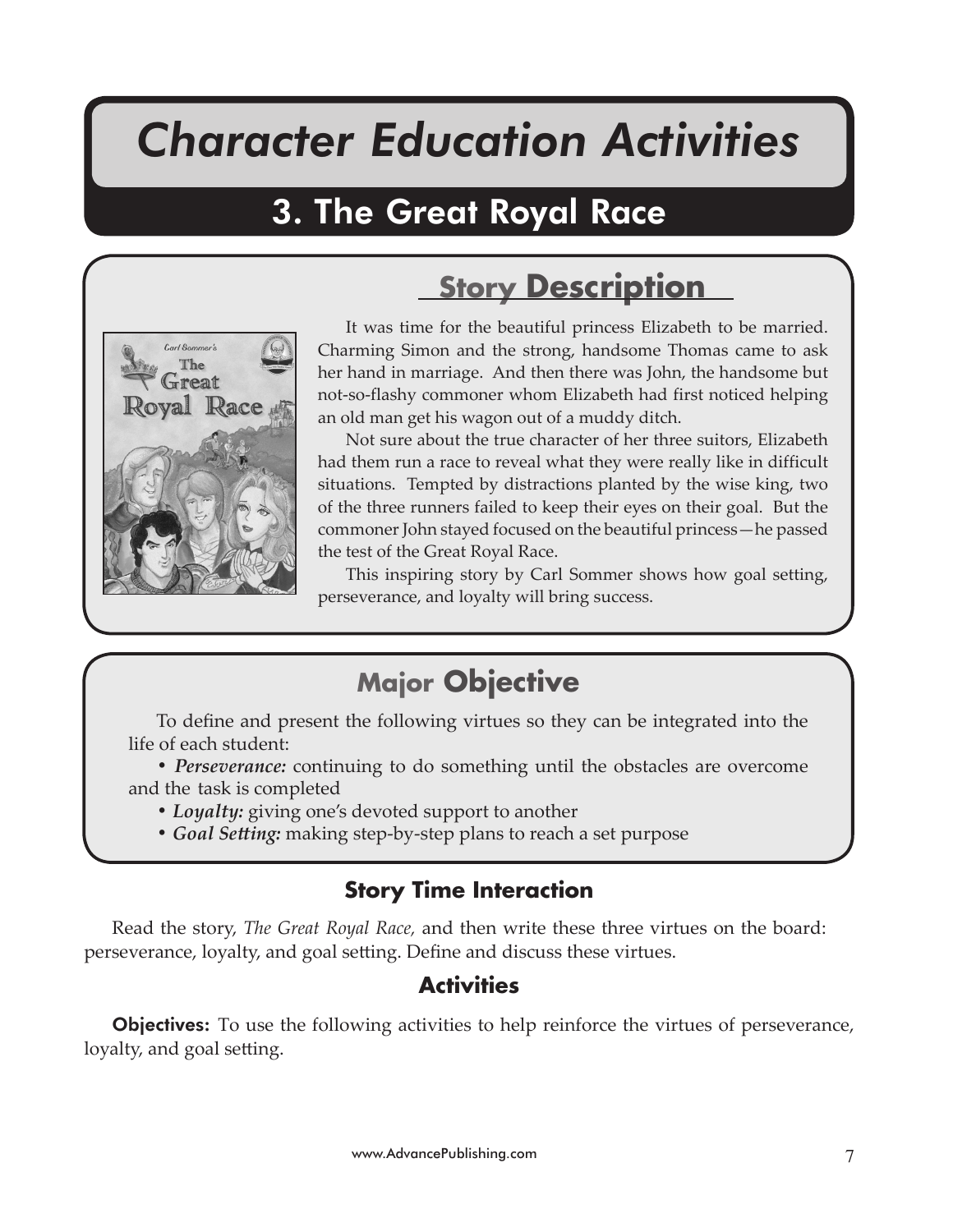#### The Great Royal Race **Role Playing**

Read the book and have students act out the story. Pick a student as the princess, some as ladies-in-waiting, three students to act as if they are racing (they are racing but moving very slowly), and all remaining students can become the crowd. Have a route set up around the room. The racers need to bicker back and forth about who is going to win. Assign a student to discreetly toss some gold coins (or candy) into the path. Let two stop and argue for the coins while the other runs on. When the winner crosses the line, let the class cheer.

Discuss some of the following questions:

- Where did the story take place?
- Was it fact or fiction?
- What was the main lesson of the story?
- What was the solution to the problem?
- What character skills do you think John demonstrated? Give examples from the story.
- What prevented the other characters from demonstrating these skills? Give examples from the story.

#### **Goal Setting**

To win any race, you must set goals. A goal is like a compass—it keeps you on the right course to the destination. Have students go through the following steps to set personal goals and record the goals in a personal journal. (Bring a compass to class, or ask a student to bring a compass to class.) Discuss what a compass does.

- Be specific—Say exactly what you want to do.  *I want to buy a new \_\_\_\_\_\_\_\_\_.*
- Make it measurable—Set a time frame for when you want to accomplish your goal.  *I want a \_\_\_\_\_\_\_\_\_ by 6 months from today.*
- Plan realistically how to do it—"Fail to plan and plan to fail!"  *I will save \_\_\_\_\_\_\_\_\_\_ each month from my allowance or from the work I do.*
- Give it time—don't expect that everything is possible tomorrow.  *Six months will provide time to save the \$\_\_\_\_\_\_\_\_ for \_\_\_\_\_\_\_\_\_.*

#### **Honoring Parents**

It is important to teach children to honor their parents. What did Elizabeth do that honored her parents?

*Elizabeth honored her parents by seeking and listening to their advice.* 

Have children think of ways they can honor their parents. Write their suggestions on the board: doing the dishes, vacuuming the house, cleaning the car, mowing the lawn, weeding the garden, helping with shopping, etc.

Ask children what advice their parents gave them that can be shared with the class: Write them on the board and discuss each one with the class. Get a good education. Listen to the teacher. Don't fight. Pick good friends. Don't take drugs. Don't smoke.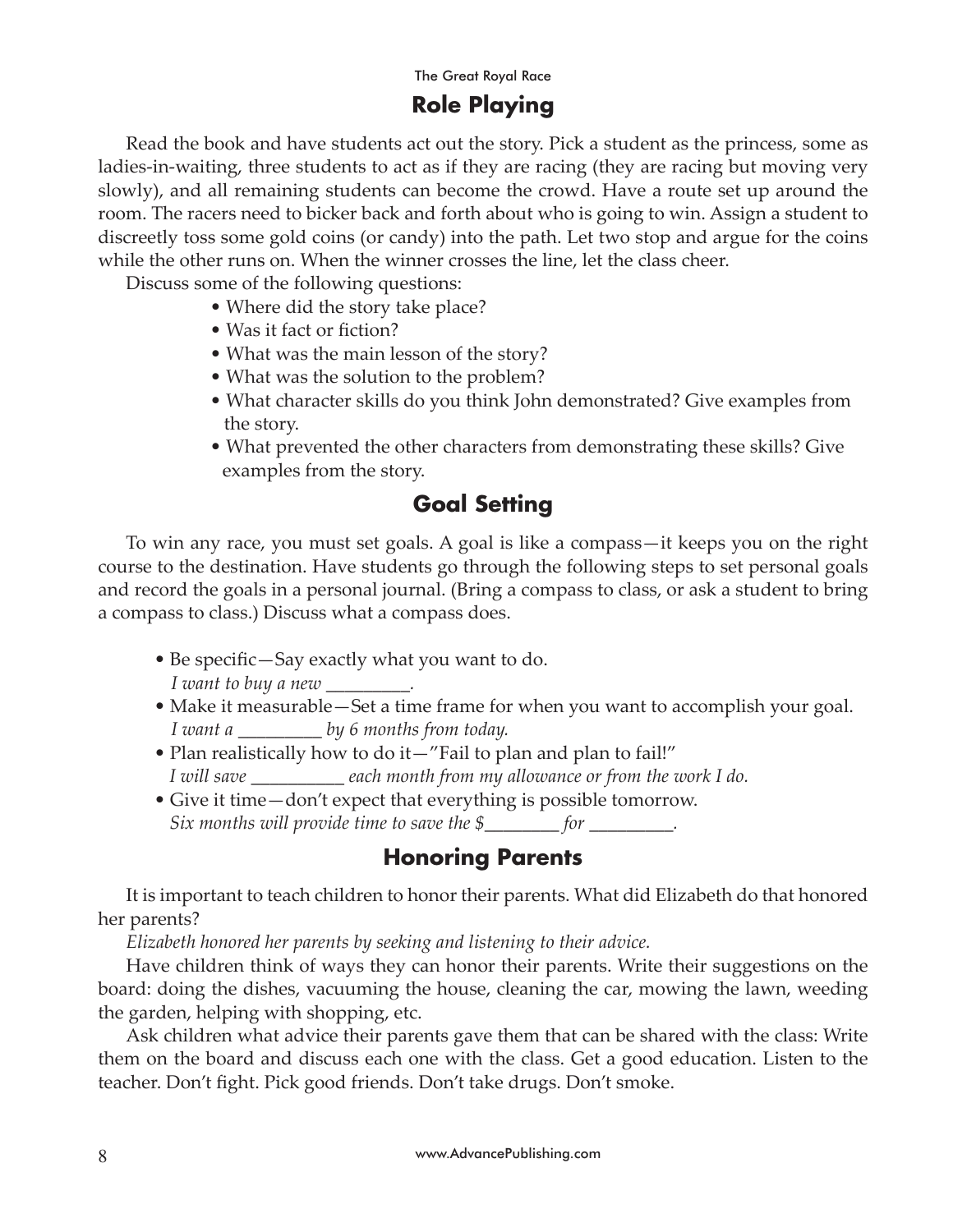#### **Thank You Cards**

Have the children make thank you cards and writing in them something specific that their parents have done for them. Let them first come up with what they want to be thankful for, and then let them design their cards.

#### **What's A Risk Taker?**

A risk taker is one who is willing to do something unusual or out of the ordinary to attain a goal.

1. Who was the risk taker in this story?

*John*

2. What did he do?

*Ran in a race with men faster than he was*.

3. What attitude did John have as he prepared for the race?

*John purposed in his heart, "I may not be the fastest, but I'm going to try as hard as I can."* No matter what the obstacles were, John was going to try his best.

4. How did he win?

*By not ge�ing distracted—staying focused on his goal*.

To be a risk taker, you must give up any fear of failure or embarrassment because worrying about it will distract you from working toward your goal. Whether the goal is met or not, giving up these fears will make you stronger and successful.

#### **Be A Risk Taker**

Create an obstacle course. Students compete individually in various timed events. The one (or two) with the best time and most points wins prizes (this can be adapted to fit the group).

Focal points of the competition include completing the course and having the proper conduct in order to win the race.

Obstacles might include:

• *Car dolly race*—person lies face up on a creepy crawly mechanic's creeper and works through a short race track around various obstacles

• *Candy and spoon race*—student with a spoon must pick up the candy with the spoon only and run to a line and back

- *Plate race*—person balances a paper plate on top of a dowel and carries it to a designated person
- *Hop race*—student is to hop to a finish line (can be both ways)

### **Who's True Blue?**

Loyalty means giving devoted support to another. John showed his devotion to Elizabeth by training hard for the race. Even though he knew the others were faster, he was determined to do his best so that Elizabeth would be his. When he saw gold along the way, he did not miss a step. His heart was fixed on the kind-hearted princess. Only his love for Elizabeth pushed